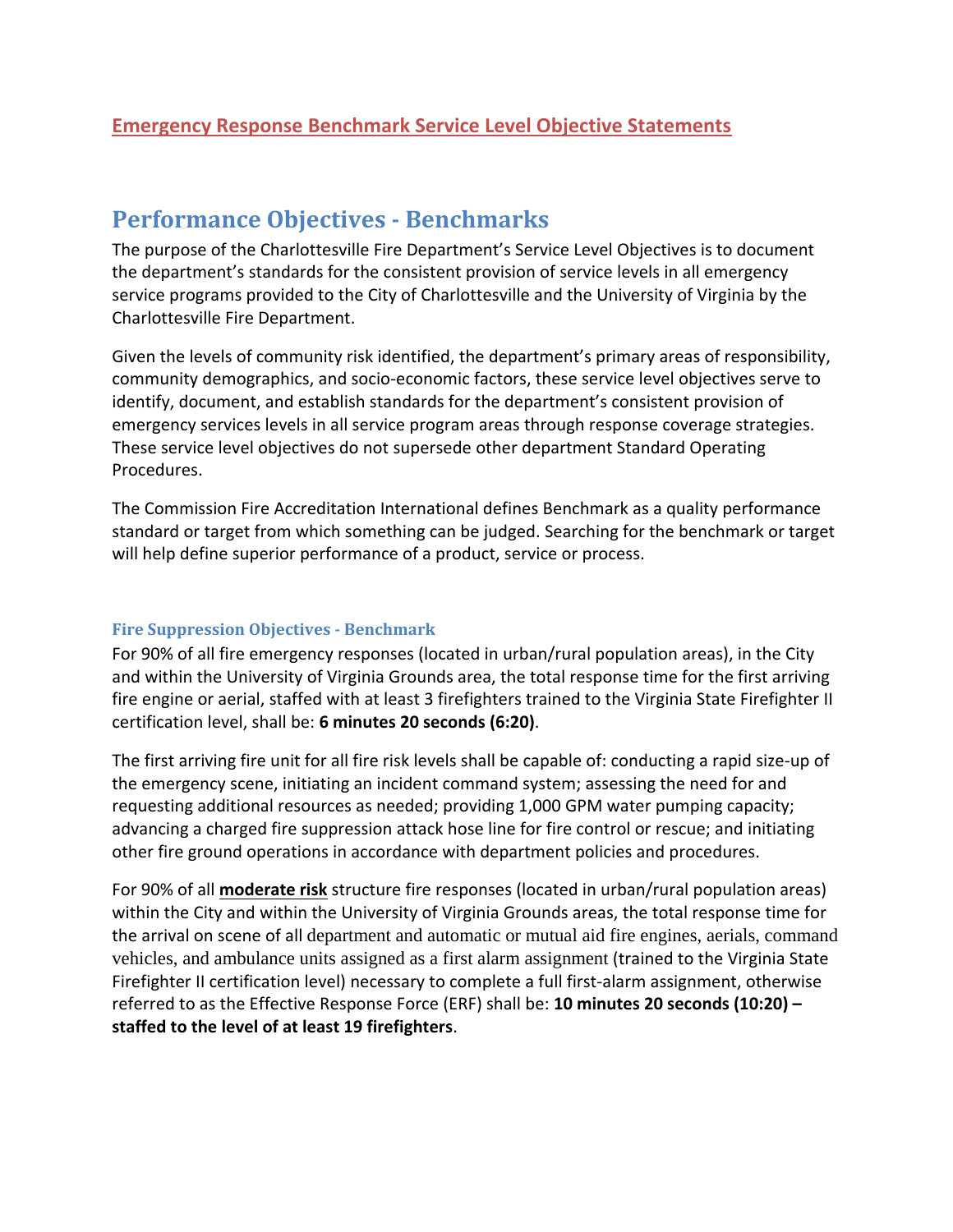The ERF for a **moderate risk** structure fire shall be capable of: conducting a rapid size-up of the emergency scene, establishing an incident command system, providing an uninterrupted water supply, advancing a charged fire suppression attack hose line and a backup line for fire control, complying with the OSHA requirements of two-in and two-out, completing forcible entry, searching and rescuing at-risk victims, ventilating the structure, controlling utilities, and capable of placing elevated master streams into service from aerial apparatus. These operations shall be done in accordance with department policies and procedures.

For 90% of all **high risk** structure fire responses (located in urban/rural population areas) within the City and within the University of Virginia Grounds areas, the total response time for the arrival on scene of all department and automatic or mutual aid fire engines, aerials, command vehicles, and ambulance units assigned as a first alarm assignment (trained to the Virginia State Firefighter II certification level) necessary to complete a full first-alarm assignment, otherwise referred to as the Effective Response Force (ERF), shall be: **10 minutes 20 seconds (10:20) – staffed to the level of at least 19 firefighters**.

The ERF for a **high risk** structure fire shall be capable of : conducting a rapid size-up of the emergency scene, establishing an incident command system; providing an uninterrupted water supply; advancing a charged fire suppression attack hose line and a backup line for fire control; complying with the OSHA requirements of two-in and two-out; completing forcible entry; searching for and rescuing at-risk victims; ventilating the structure; controlling utilities; and capable of placing elevated master streams into service from aerial apparatus. These operations shall be done in accordance with department policies and procedures.

For 90% of all **special risk** structure fire responses (located in urban/rural population areas) within the City and within the University of Virginia Grounds areas, the total response time for the arrival on scene of all department and automatic or mutual aid fire engines, aerials, command vehicles, and ambulance units assigned as a first alarm assignment (trained to the Virginia State Firefighter II certification level) necessary to complete a full first-alarm assignment, otherwise referred to as the Effective Response Force (ERF), shall be: **10 minutes 20 seconds (10:20) – staffed to the level of at least 19 firefighters**..

The ERF for a **special risk** structure fire shall be capable of : conducting a rapid size-up of the emergency scene, establishing an incident command system; providing an uninterrupted water supply; advancing a charged fire suppression attack hose line and a backup line for fire control; complying with the OSHA requirements of two-in and two-out; completing forcible entry; searching for and rescuing at-risk victims; ventilating the structure; controlling utilities; and capable of placing elevated master streams into service from aerial apparatus. These operations shall be done in accordance with department policies and procedures.

#### **EMS Incidents Objectives - Benchmark**

For 90% of all Basic Life Support (BLS) First Responder emergency medical responses (located in urban/rural population areas), in the City and within the University of Virginia Grounds areas, the total response time for the first arriving fire unit, staffed with at least 3 emergency medical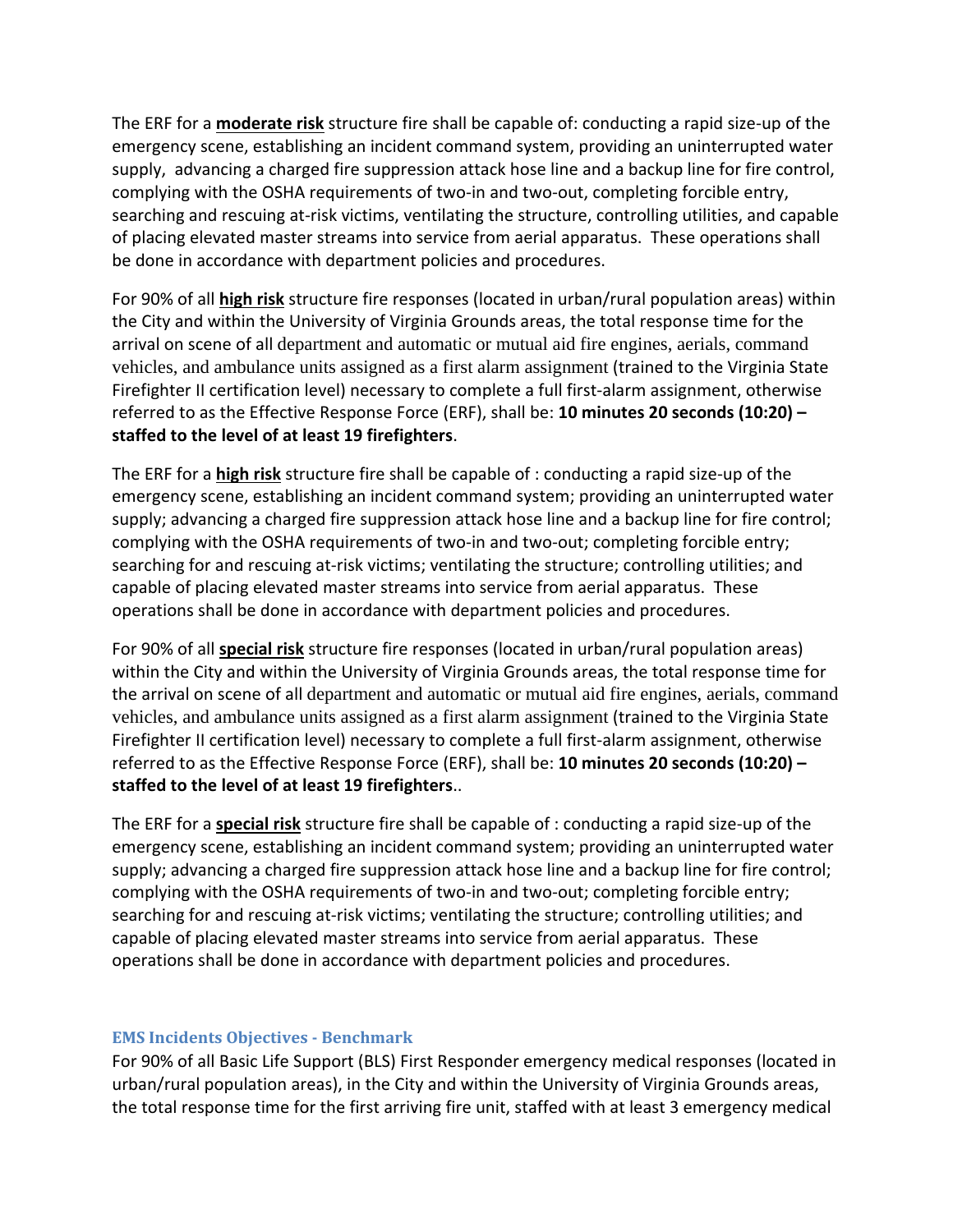technician/firefighters trained to the Virginia State emergency medical technician certification level, shall be: **six minutes (6:00)**.

The first arriving fire unit for all BLS First Responder emergency medical responses shall be capable of: conducting a rapid size-up of the emergency scene, initiating an incident command system, assessing the need for additional resources, and administering emergency medical patient care in accordance with state and local patient care protocols and department policies and procedures.

For 90% of all BLS First Responder emergency medical responses (located in urban/rural population areas) within the University of Virginia grounds areas, the total response time for the arrival on scene of all fire units and personnel necessary to complete a full first-alarm assignment, otherwise referred to as the Effective Response Force (ERF), shall be **six minutes (6:00) - staffed to the level of at least 3 firefighters.**

The ERF for a BLS First Responder emergency medical response shall be capable of: conducting a rapid size-up of the emergency scene, initiating an incident command system, assessing the need for additional resources, and administering emergency medical patient care in accordance with state and local patient care protocols and department policies and procedures.

For 90% of all Advanced Life Support (ALS) First Responder emergency medical responses (located in urban/rural population areas), in the City and within the University of Virginia Grounds areas, the total response time for the first arriving fire unit, staffed with at least 3 emergency medical technician/firefighters trained to the minimum of Virginia State emergency medical technician certification level, shall be: **six minutes (6:00)**.

The first arriving fire unit for all ALS First Responder emergency medical responses shall be capable of: conducting a rapid size-up of the emergency scene, initiating an incident command system, assessing the need for additional resources, and administering emergency medical patient care in accordance with state and local patient care protocols and department policies and procedures.

For 90% of all ALS First Responder emergency medical responses (located in urban/rural population areas) within the University of Virginia grounds areas, the total response time for the arrival on scene of all fire units and personnel necessary to complete a full first-alarm assignment, otherwise referred to as the Effective Response Force (ERF), shall be **Six minutes (6:00) - staffed to level of at least 3 firefighters.**

The ERF for a ALS First Responder emergency medical response shall be capable of: conducting a rapid size-up of the emergency scene upon arrival, initiating an incident command system, assessing the need for additional resources, and administering emergency medical patient care in accordance with state and local patient care protocols and department policies and procedures.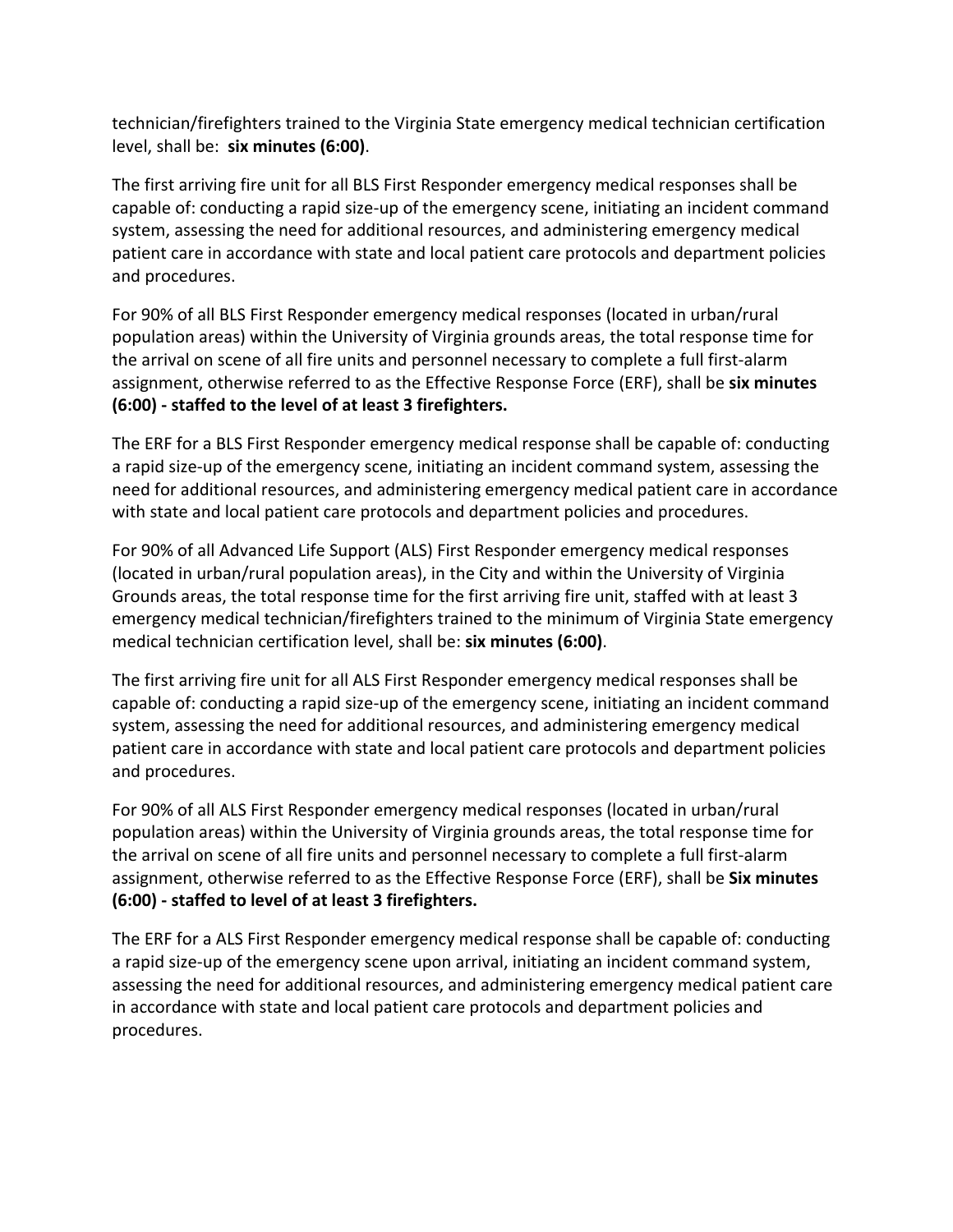### **Hazardous Materials Incidents Objectives - Benchmark**

For 90% of all Hazardous Material (HM) emergency responses (located in urban/rural population areas), within the City and within the University of Virginia Grounds areas, the total response time for the first arriving unit, staffed with at least 3 firefighters, trained to the Virginia State HM Operations certification level shall be: **6 minutes 20 seconds (6:20)**.

The first arriving unit for all hazmat incident risk levels shall be capable of: conducting a rapid size-up of the emergency scene, initiating an incident command system; assessing the need for additional resources; evacuating immediate and adjacent areas, isolating and controlling access to high-hazard areas, and conducting other HM operations in accordance with department policies and procedures.

For 90% of all **low risk** HM emergency response (located in urban/rural population areas) within the City and within the University of Virginia Grounds areas, the total response time for the arrival on scene of all fire units and personnel (trained to the Virginia State HM Operations certification level) necessary to complete a full first-alarm assignment, otherwise referred to as the Effective Response Force (ERF), shall be: **10 minutes 20 seconds (10:20) – staffed to the level of at least 3 firefighters**.

The ERF for a **low risk** HM emergency response shall be capable of: conducting a rapid size-up of the emergency scene, initiating an incident command system; assessing the need for additional resources; evacuating immediate and adjacent areas, isolating and controlling access to high-hazard areas, establishing and conducting emergency decontamination procedures as necessary, identifying and assessing hazardous chemicals, products, or materials involved and their potential for harm, developing a plan of strategies and tactics to effectively contain and mitigate the incident, and conducting other HM operations in accordance with department policies and procedures.

For 90% of all **moderate risk** HM emergency responses (located in urban/rural population areas) within the City and within the University of Virginia Grounds areas, the total response time for the for the arrival on scene of all fire units and personnel (trained to the Virginia State HM Operations certification level) necessary to complete a full first-alarm assignment, otherwise referred to as the Effective Response Force (ERF), shall be: **10 minutes 20 seconds (10:20) – staffed to the level of at least 6 firefighters**.

The ERF for a **moderate risk** HM emergency response shall be capable of: conducting a rapid size-up of the emergency scene, initiating an incident command system; assessing the need for additional resources; evacuating immediate and adjacent areas, isolating and controlling access to high-hazard areas, establishing and conducting emergency decontamination procedures as necessary, identifying and assessing hazardous chemicals, products, or materials involved and their potential for harm, developing a plan of strategies and tactics to effectively contain and mitigate the incident, and conducting other HM operations in accordance with department policies and procedures.

For 90% of all **high risk** HM emergency responses (located in urban/rural population areas) within the City and within the University of Virginia Grounds areas, the total response time for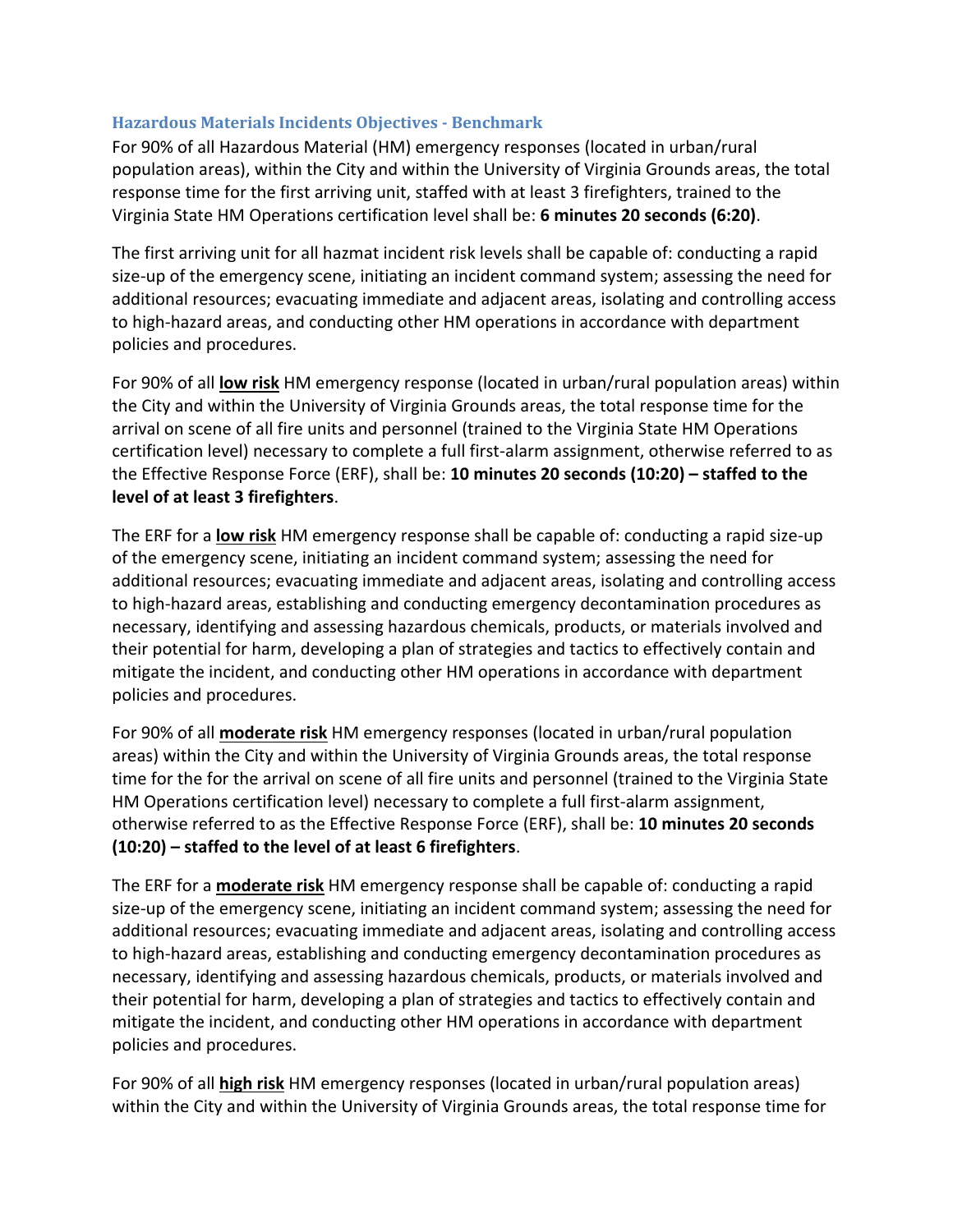the arrival on scene of all fire units and personnel (trained to the Virginia State HM Operations certification level) necessary to complete a full first-alarm assignment, otherwise referred to as the Effective Response Force (ERF), shall be: **10 minutes 20 seconds (10:20) – staffed to the level of at least 10 firefighters**.

The ERF for a **high risk** HM emergency response shall be capable of: conducting a rapid size-up of the emergency scene, initiating an incident command system; assessing the need for additional resources; evacuating immediate and adjacent areas, isolating and controlling access to high-hazard areas, establishing and conducting emergency decontamination procedures as necessary, identifying and assessing hazardous chemicals, products, or materials involved and their potential for harm, developing a plan of strategies and tactics to effectively contain and mitigate the incident, and conducting other HM operations in accordance with department policies and procedures.

For 90% of all **special risk** HM emergency responses (located in urban/rural population areas) within the City and within the University of Virginia Grounds areas, the total response time for the arrival on scene of all fire units and personnel (trained to the Virginia State HM Operations certification level) necessary to complete a full first-alarm assignment, otherwise referred to as the Effective Response Force (ERF), shall be: **10 minutes 20 seconds (10:20) – staffed to the level of at least 13 firefighters**.

The ERF for a **special risk** HM emergency response shall be capable of: conducting a rapid sizeup of the emergency scene, initiating an incident command system; assessing the need for additional resources; evacuating immediate and adjacent areas, isolating and controlling access to high-hazard areas, establishing and conducting emergency decontamination procedures as necessary, identifying and assessing hazardous chemicals, products, or materials involved and their potential for harm, developing a plan of strategies and tactics to effectively contain and mitigate the incident, and conducting other HM operations in accordance with department policies and procedures.

#### **Technical Rescue Incidents Objectives - Benchmark**

For 90% of all Technical Rescue (TR) emergency responses (located in urban/rural population areas), within the City and within the University of Virginia Grounds areas, the total response time for the first arriving unit, staffed with at least 3 firefighters, trained to the Virginia State Firefighter 2 certification levels shall be: **6 minutes 20 seconds (6:20)**.

The first arriving unit for all TR risk levels shall be capable of: conducting a rapid size-up of the emergency scene, initiating an incident command system; assessing the need for additional resources; isolating and controlling access to high-hazard areas, and conducting other rescue operations in accordance with department policies and procedures.

For 90% of all **low risk** TR incident risk level responses (located in urban/rural population areas) within the City and within the University of Virginia Grounds areas, the total response time for